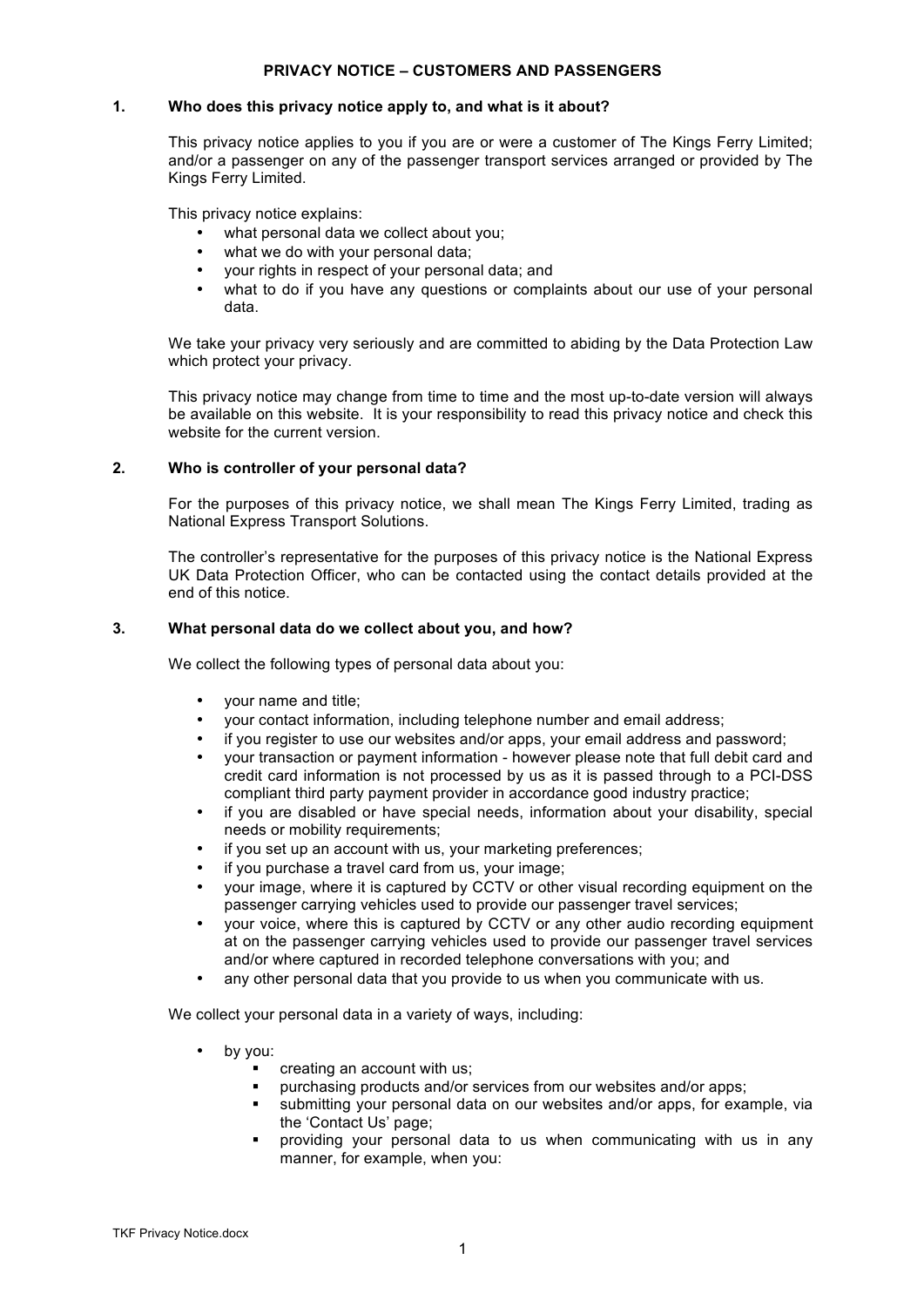- speak to one of our representatives in person on-board one of our passenger carrying vehicles; and
- contact us by letter, email, telephone call or on social media;
- ! submitting information when registering or using our on-board Wi-Fi or entertainment services;
- by us:
	- making visual and/or audio recordings on the passenger carrying vehicles used to provide our travel services; and
	- ! recording telephone conversations with our customer contact centre representatives.

## **4. What do we do with your personal data and on what basis?**

We use your personal data for the following purposes and describe below the legal basis on which we process your personal data:

## **5. What if we have obtained your consent to use your personal data?**

Where we process your personal data on the basis of your consent, you may withdraw that consent at any time.

# **6. What are our obligations to collect, and your obligations to provide, personal data?**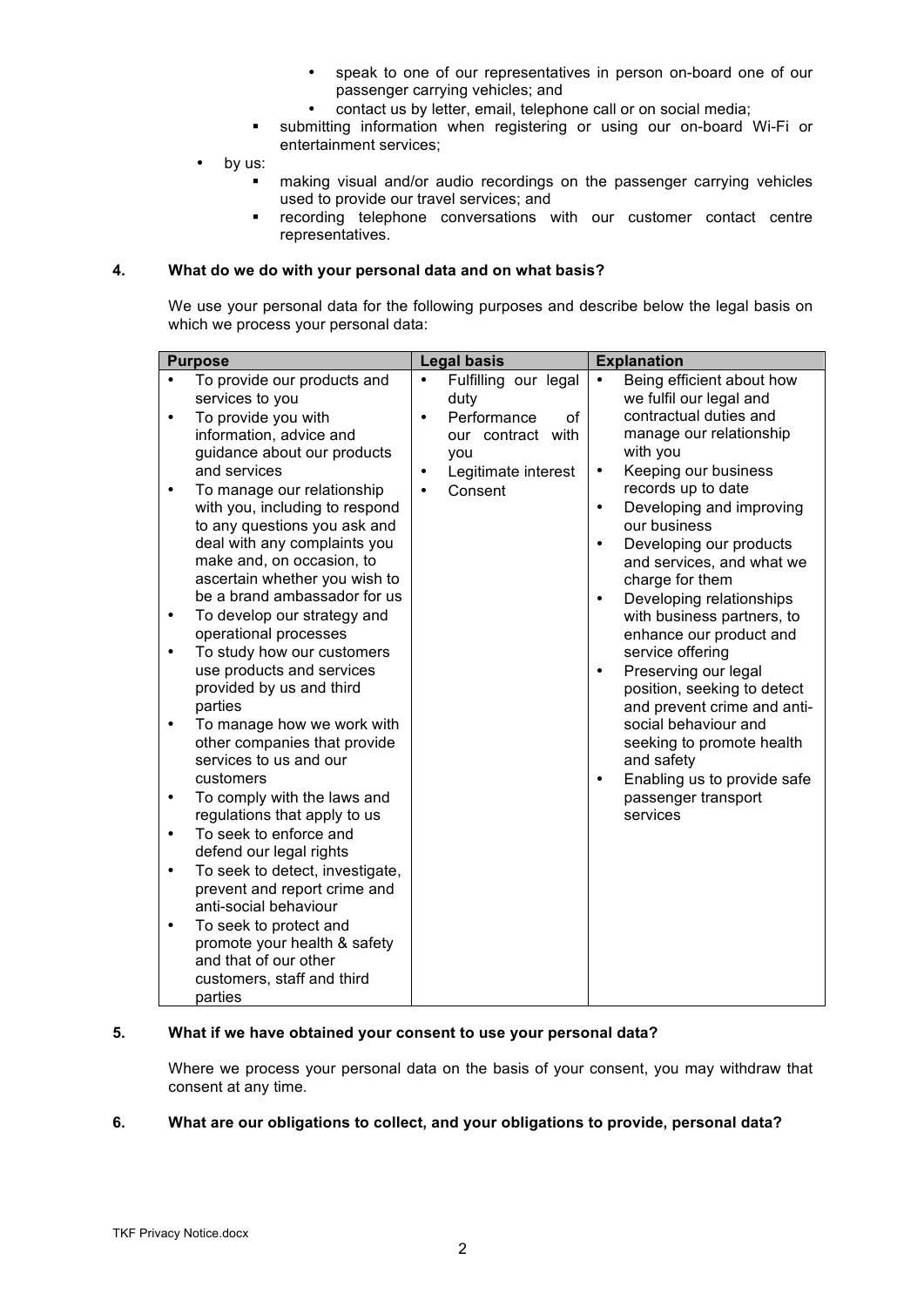We have no legal obligation to collect personal data about you, but we need to collect some personal data in order to provide you with our products and services, collect payment for such products and services and deal with any questions or complaints you have about them.

You have no legal obligation to provide your personal data to us, but we may not be able to provide you with our products and services or deal with your questions or complaints if you do not provide us with your personal data.

### **7. Who will we share your personal data with?**

We may share your personal data with:

- other National Express Group companies;
- our suppliers and sub-contractors who help us to provide our products and services to you;
- our legal and professional advisors;
- government bodies and regulatory authorities, including the Driver and Vehicle Standards Agency, the Police and other crime prevention and detection agencies and the UK Information Commissioner's Office;
- the Traffic Commissioners, the courts and other dispute resolution arbitrators and mediators, other parties to legal proceedings and passenger transport watchdogs; and
- other companies that take on any part of our business as a result of a restructure, merger or transfer of that part of our business.

In addition, if you follow a link to any of the websites of advertisers and affiliates on our websites or apps, these third party websites may have their own privacy notices or policies. We do not accept any responsibility or liability for these notices or policies or the third parties' handling of your personal data. Please check the relevant third party's privacy notice before you submit any personal data to them.

#### **8. Do we make international transfers of personal data?**

There may be occasions where it is necessary for us to transfer your personal data to a country outside of the European Economic Area ("**EEA**"). It is possible that the country concerned may not be deemed to provide a similar level of protection for individuals' rights in relation to their personal data as in the EEA.

Where we transfer your personal data to other National Express Group companies and/or third parties who process your personal data on our behalf in countries outside the EEA that are not deemed to provide a similar level of protection for individuals' rights in relation to their personal data as in the EEA, we have entered into appropriate contracts with those National Express Group companies and/or third parties based on the standard contractual clauses approved by the European Commission, a copy of which can be found here: here

#### **9. For how long will we process your personal data?**

We will only retain your personal data for as long as necessary to fulfil the purposes we collected it for, including satisfying any legal, accounting or reporting requirements in respect of our relationship with you.

Where we process your personal data to fulfil:

- a legal obligation, we will process such personal data for so long as necessary to fulfil that obligation; or
- a contract with you, we will process such personal data until we fulfil that contract and for so long thereafter as may be necessary to keep a record of that contract, which will typically be for 6 years, and to deal with any complaints or claims relating to that contract, which will be until the final resolution of such complaints or claims (having regard to the nature of any potential claims and the limitation of liability periods that apply to them).